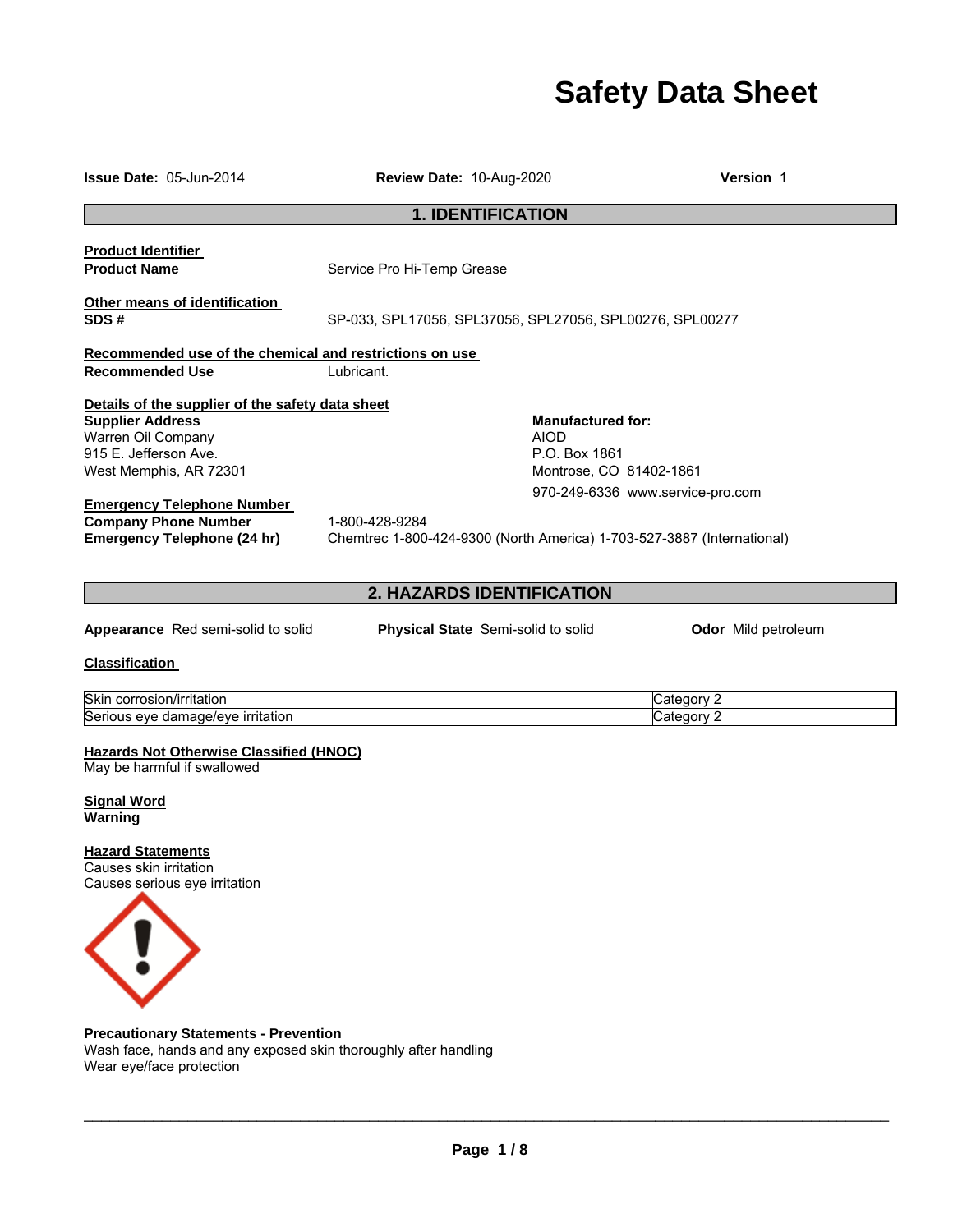#### **Precautionary Statements - Response**

IF IN EYES: Rinse cautiously with water for several minutes. Remove contact lenses, if present and easy to do. Continue rinsing If eye irritation persists: Get medical advice/attention IF ON SKIN: Wash with plenty of soap and water Take off contaminated clothing and wash it before reuse If skin irritation occurs: Get medical advice/attention

\_\_\_\_\_\_\_\_\_\_\_\_\_\_\_\_\_\_\_\_\_\_\_\_\_\_\_\_\_\_\_\_\_\_\_\_\_\_\_\_\_\_\_\_\_\_\_\_\_\_\_\_\_\_\_\_\_\_\_\_\_\_\_\_\_\_\_\_\_\_\_\_\_\_\_\_\_\_\_\_\_\_\_\_\_\_\_\_\_\_\_\_\_

#### **Precautionary Statements - Disposal**

Dispose of contents/container to an approved waste disposal plant

#### **Unknown Acute Toxicity**

2.27% of the mixture consists of ingredient(s) of unknown toxicity

## **3. COMPOSITION/INFORMATION ON INGREDIENTS**

| <b>Chemical Name</b>                       | <b>CAS No</b> | Weight-% |
|--------------------------------------------|---------------|----------|
| Severely Hydrotreated Heavy Naphthenic     | 64742-52-5    | 60-70    |
| Petroleum Oil                              |               |          |
| Residual oils (petroleum), solvent refined | 64742-01-4    | 1-10     |
| Antimony diamyldithiocarbamate             | 15890-25-2    | $1 - 10$ |
| Lithium Hvdroxide Solution                 | 1310-66-3     | $1 - 10$ |

\*\*If Chemical Name/CAS No is "proprietary" and/or Weight-% is listed as a range, the specific chemical identity and/or percentage of composition has been withheld as a trade secret.\*\*

## **4. FIRST-AID MEASURES**

#### **First Aid Measures**

| <b>General Advice</b> | If exposed or concerned: Get medical advice/attention. Take proper precautions to ensure<br>your own health and safety before attempting rescue or providing first aid.                                                                                                                                                                                                                                                                                                                                                              |
|-----------------------|--------------------------------------------------------------------------------------------------------------------------------------------------------------------------------------------------------------------------------------------------------------------------------------------------------------------------------------------------------------------------------------------------------------------------------------------------------------------------------------------------------------------------------------|
| <b>Eye Contact</b>    | Check for and remove contact lenses. Flush eyes with cool, clean, low-pressure water<br>while occasionally lifting and lowering eyelids. Seek medical attention if excessive tearing,<br>redness or pain persists.                                                                                                                                                                                                                                                                                                                   |
| <b>Skin Contact</b>   | If burned by hot material, cool skin by quenching with large amounts of cool water. For<br>contact with product at ambient temperatures, remove contaminated shoes and clothing.<br>Wipe off excess material. Wash exposed skin with mild soap and water. Seek medical<br>attention if tissue appears damaged or if pain or irritation persists. Thoroughly clean<br>contaminated clothing before reuse. Clean or discard contaminated leather goods. If<br>material is injected under the skin, seek medical attention immediately. |
| <b>Inhalation</b>     | Vaporization is not expected at ambient temperatures. This material is not expected to<br>cause inhalation-related disorders under anticipated conditions of use. In case of<br>overexposure, move the person to fresh air.                                                                                                                                                                                                                                                                                                          |
| Ingestion             | Do not induce vomiting unless directed to by a physician. Rinse out mouth with water.<br>Never give anything by mouth to a person who is not fully conscious. Allow small quantities<br>to pass through the digestive system. If large amounts are swallowed or irritation of<br>discomfort, seek medical attention immediately.                                                                                                                                                                                                     |

#### **Most important symptoms and effects**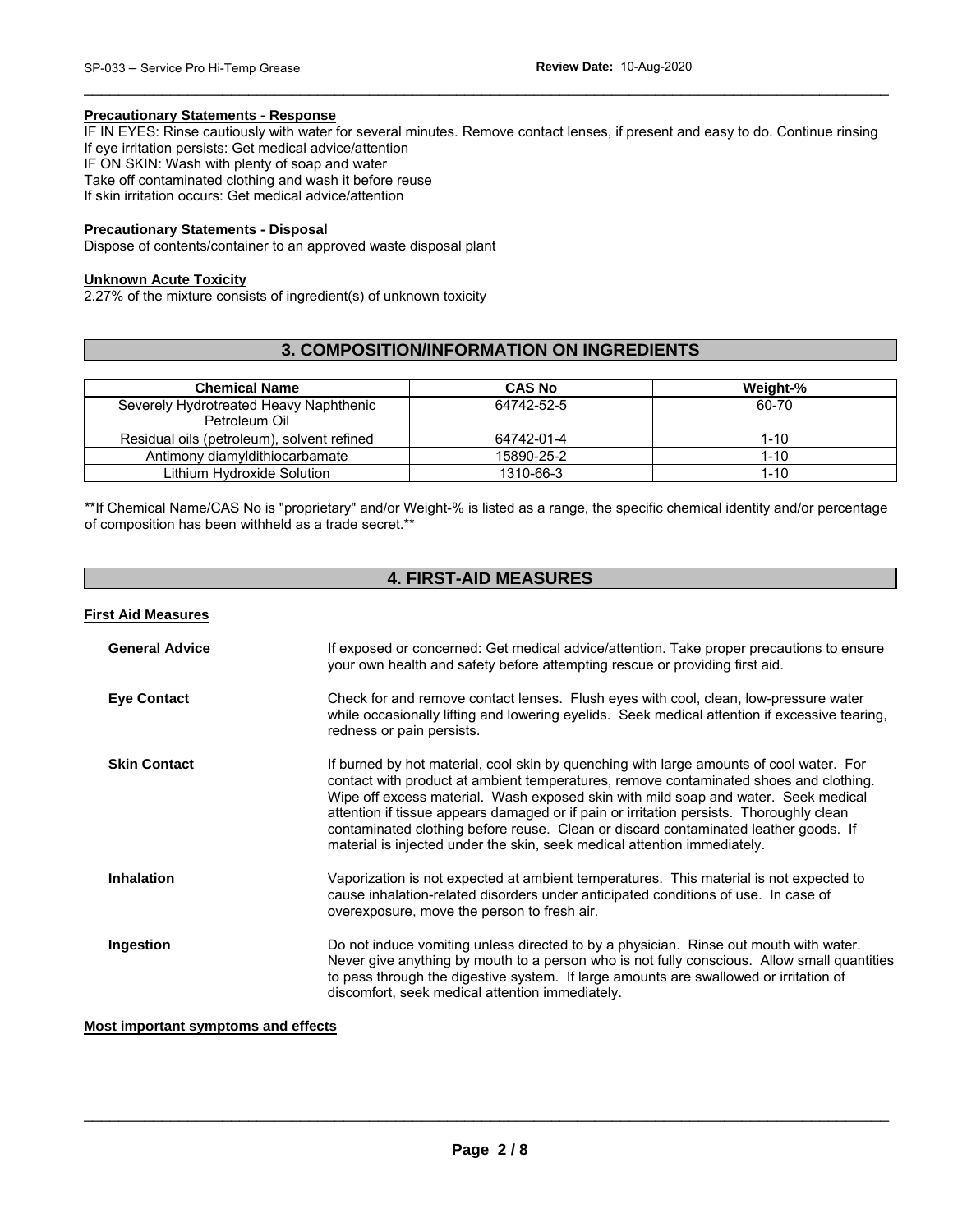#### **Indication of any immediate medical attention and special treatment needed**

**Notes to Physician** Skin: In the event of injection in underlying tissue, immediate treatment should include extensive incision, debridement and saline irrigation. Inadequate treatment can result in ischemia and gangrene. Early symptoms may be minimal. Ingestion: Check for possible bowel obstruction with ingestion of large quantities of material.

## **5. FIRE-FIGHTING MEASURES**

#### **Suitable Extinguishing Media**

Use dry chemical, foam, carbon dioxide or water fog.

#### **Unsuitable Extinguishing Media** Not determined.

#### **Specific Hazards Arising from the Chemical**

Water or foam may cause frothing. Molten material can form flaming droplets if ignited. Use of water on product above 100°C

(212°F) can cause product to expand with explosive force.

**Hazardous Combustion Products** Carbon dioxide, carbon monoxide, smoke, fumes, unburned hydrocarbons and oxides of sulfur, phosphorus, zinc and/ or nitrogen.

#### **Protective equipment and precautions for firefighters**

As in any fire, wear self-contained breathing apparatus pressure-demand, MSHA/NIOSH (approved or equivalent) and full protective gear. Carbon dioxide and inert gas can displace oxygen. Use caution when applying carbon dioxide or inert gas in confined spaces. Fight the fire from a safe distance in a protected location. Open any masses with a water stream to prevent reignition due to smoldering. Cool surface with water fog. Do not allow liquid runoff to enter sewers or public waters.

### **6. ACCIDENTAL RELEASE MEASURES**

#### **Personal precautions, protective equipment and emergency procedures**

| <b>Personal Precautions</b> | Take proper precautions to ensure your own health and safety before attempting spill   |  |  |
|-----------------------------|----------------------------------------------------------------------------------------|--|--|
|                             | control or clean-up. For more specific information, refer to section 8. Do not touch   |  |  |
|                             | damaged containers or spilled material unless wearing appropriate protective clothing. |  |  |
|                             | Slipping hazard; do not walk through spilled material.                                 |  |  |

#### **Methods and material for containment and cleaning up**

| <b>Methods for Containment</b> | Prevent further leakage or spillage if safe to do so. Prevent entry into waterways, sewer,<br>basements or confined areas.                                                                                                                                                                                                                                                                        |
|--------------------------------|---------------------------------------------------------------------------------------------------------------------------------------------------------------------------------------------------------------------------------------------------------------------------------------------------------------------------------------------------------------------------------------------------|
| <b>Methods for Clean-Up</b>    | For small spills, absorb or cover with dry earth, sand or other inert non-combustible<br>absorbent material and place into waste containers for lateral disposal. Contain large spills<br>to maximize product recovery or disposal. In urban areas, clean up spill as soon as<br>possible. In natural environments, seek clean up advice from specialists to minimize<br>physical habitat damage. |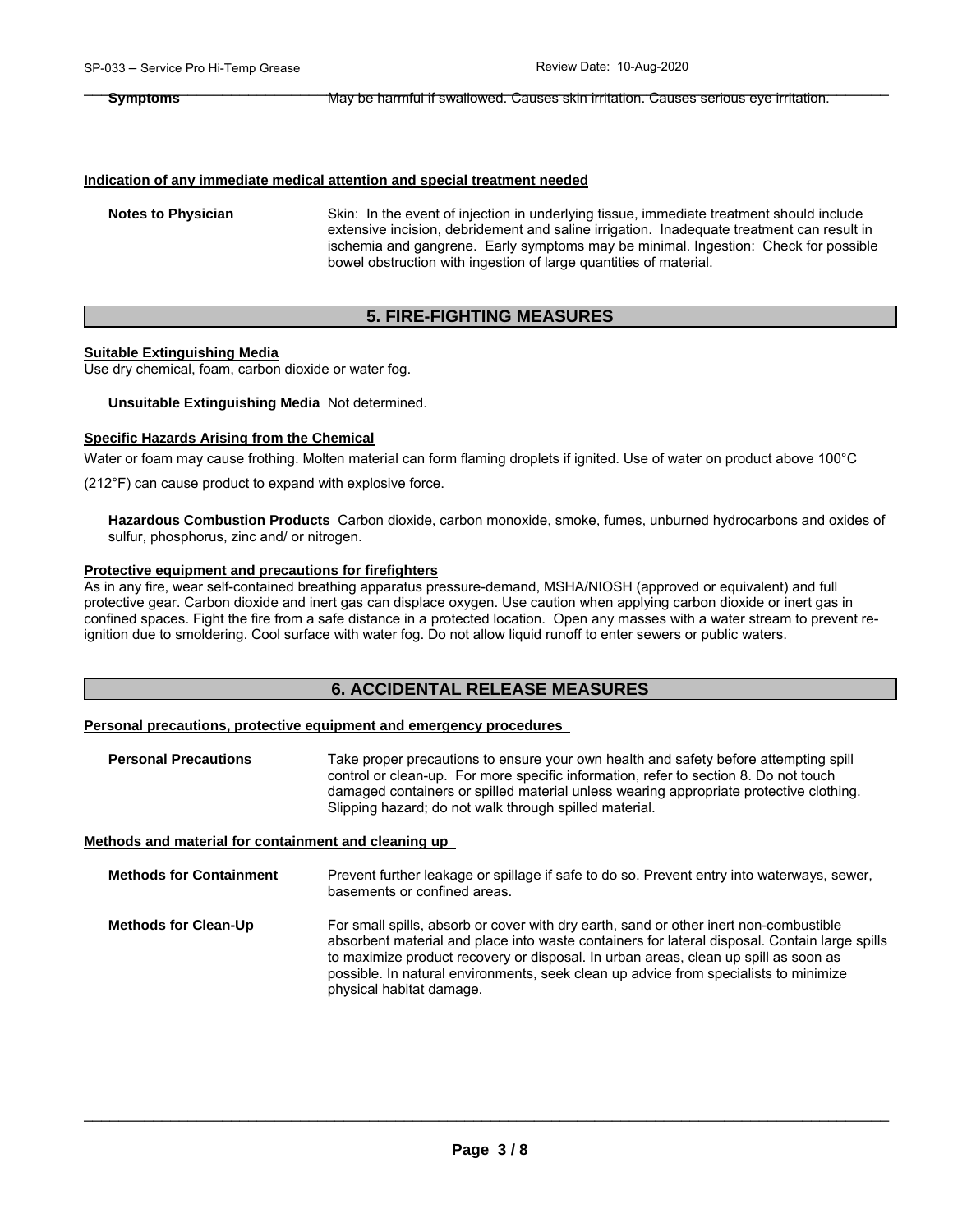## \_\_\_\_\_\_\_\_\_\_\_\_\_\_\_\_\_\_\_\_\_\_\_\_\_\_\_\_\_\_\_\_\_\_\_\_\_\_\_\_\_\_\_\_\_\_\_\_\_\_\_\_\_\_\_\_\_\_\_\_\_\_\_\_\_\_\_\_\_\_\_\_\_\_\_\_\_\_\_\_\_\_\_\_\_\_\_\_\_\_\_\_\_ **7. HANDLING AND STORAGE**

#### **Precautions for safe handling**

| <b>Advice on Safe Handling</b>                               | If this product is stored or applied in high-pressure systems such as grease guns or<br>hydraulic lines, there is the potential for accidental injection into the skin and underlying<br>tissues. Empty containers may contain product residue that can ignite with explosive force.<br>Do not pressurize, cut, weld, braze, solder, drill, grind, or expose empty containers to heat,<br>sparks or open flames. |
|--------------------------------------------------------------|------------------------------------------------------------------------------------------------------------------------------------------------------------------------------------------------------------------------------------------------------------------------------------------------------------------------------------------------------------------------------------------------------------------|
| Conditions for safe storage, including any incompatibilities |                                                                                                                                                                                                                                                                                                                                                                                                                  |
| <b>Storage Conditions</b>                                    | Keep containers tightly closed in a dry, cool and well-ventilated place.                                                                                                                                                                                                                                                                                                                                         |

**Incompatible Materials Strong oxidizing agents.** 

### **8. EXPOSURE CONTROLS/PERSONAL PROTECTION**

#### **Exposure Guidelines**

| <b>Chemical Name</b>                   | <b>ACGIH TLV</b>                                                             | <b>OSHA PEL</b>                        | <b>NIOSH IDLH</b>                        |
|----------------------------------------|------------------------------------------------------------------------------|----------------------------------------|------------------------------------------|
| Severely Hydrotreated Heavy Naphthenic | TWA: 5 mg/m <sup>3</sup> (oil mist)<br>STEL: 10 mg/m <sup>3</sup> (oil mist) | TWA: 5mg/m <sup>3</sup> (oil mist)     | TWA: none estab.                         |
| Petroleum Oil                          |                                                                              | STEL: none estab.                      | STEL: none estab.                        |
| 64742-52-5                             |                                                                              |                                        |                                          |
| Antimony diamyldithiocarbamate         | TWA: $0.5$ mg/m <sup>3</sup> Sb                                              | TWA: $0.5 \text{ mg/m}^3$ Sb           | IDLH: 50 mg/m <sup>3</sup> Sb            |
| 15890-25-2                             |                                                                              | (vacated) TWA: $0.5 \text{ mg/m}^3$ Sb | TWA: $0.5 \text{ mg/m}^3$ Sb             |
| <b>Barium Sulfonate</b>                | TWA: $0.5 \text{ mg/m}^3$ Ba                                                 | TWA: $0.5 \text{ mg/m}^3$ Ba           | TWA: 0.5 mg/m <sup>3</sup> except Barium |
| 25619-56-1                             |                                                                              | (vacated) TWA: $0.5 \text{ mg/m}^3$ Ba | sulfate Ba                               |

#### **Appropriate engineering controls**

**Engineering Controls Provide exhaust ventilation or other engineering controls to keep the airborne** concentrations of vapors below their respective threshold limit value. Ensure that eyewash stations and safety showers are proximal to the work-station location.

#### **Individual protection measures, such as personal protective equipment**

| <b>Eve/Face Protection</b>      | Wear safety glasses with side shields (or goggles).                                                                                                                  |
|---------------------------------|----------------------------------------------------------------------------------------------------------------------------------------------------------------------|
| <b>Skin and Body Protection</b> | Chemical resistant, impermeable gloves. Long sleeve shirt and long pants. Aprons. Wear a<br>lab coat.                                                                |
| <b>Respiratory Protection</b>   | Ensure adequate ventilation, especially in confined areas. In case of inadequate ventilation<br>or risk of inhalation of vapors, use suitable respiratory equipment. |

**General Hygiene Considerations** Handle in accordance with good industrial hygiene and safety practice.

## **9. PHYSICAL AND CHEMICAL PROPERTIES**

#### **Information on basic physical and chemical properties**

| <b>Physical State</b><br>Appearance<br><b>Color</b>          | Semi-solid to solid<br>Red semi-solid to solid<br>Red | Odor<br><b>Odor Threshold</b> | Mild petroleum<br>Not determined |
|--------------------------------------------------------------|-------------------------------------------------------|-------------------------------|----------------------------------|
| <b>Property</b><br>рH<br><b>Melting Point/Freezing Point</b> | <b>Values</b><br>Not available<br>Not available       | Remarks • Method              |                                  |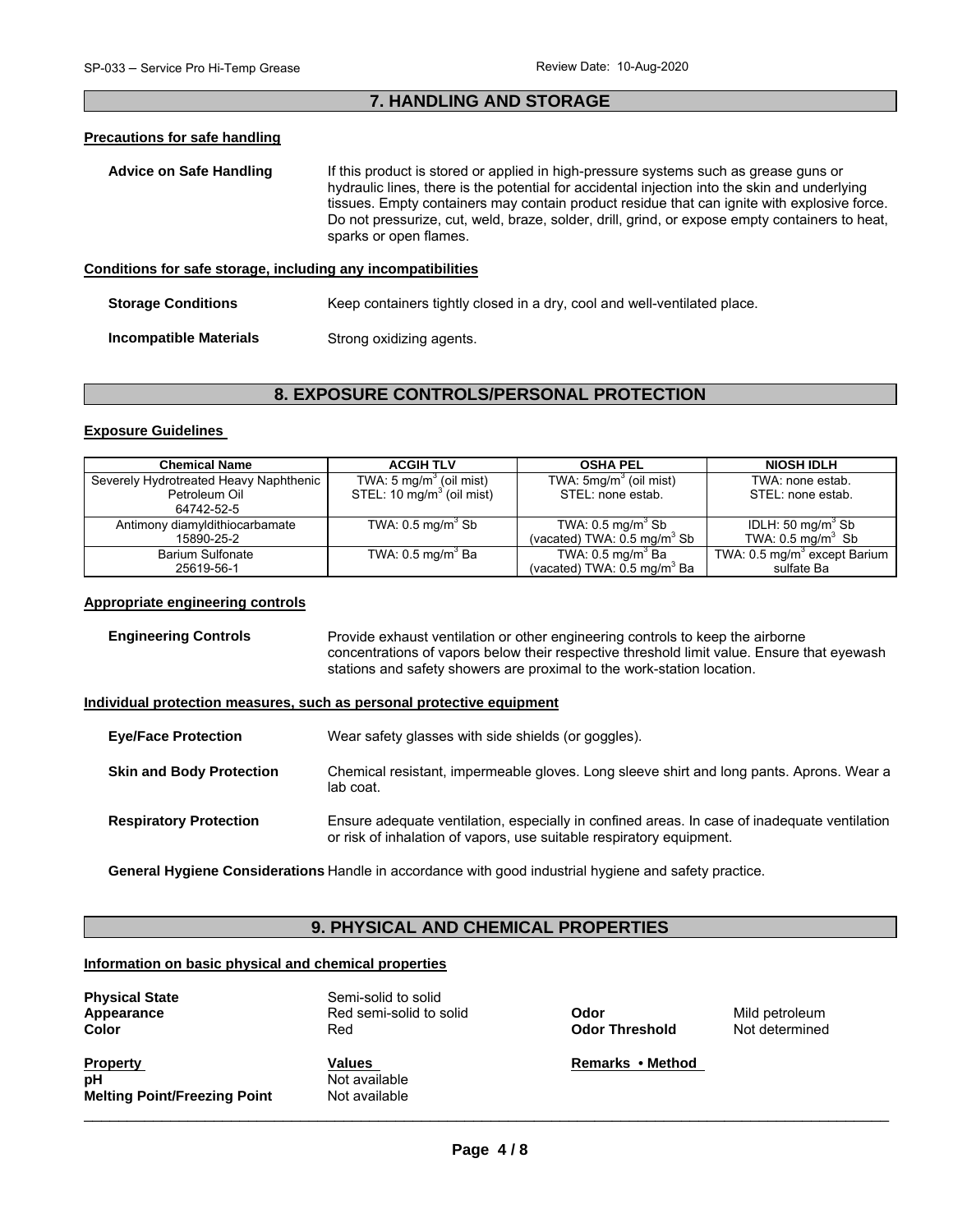#### SP-033 – Service Pro Hi-Temp Grease **Review Date: 10-Aug-2020**

| <b>Boiling Point/Boiling Range</b><br><b>Flash Point</b><br><b>Evaporation Rate</b><br><b>Flammability (Solid, Gas)</b><br><b>Upper Flammability Limits</b><br><b>Lower Flammability Limit</b> | <del>Not available</del><br>150 °C / 302 °F<br>Not available<br>Not determined<br>Not available<br>Not available | Open cup         |
|------------------------------------------------------------------------------------------------------------------------------------------------------------------------------------------------|------------------------------------------------------------------------------------------------------------------|------------------|
| <b>Vapor Pressure</b>                                                                                                                                                                          | <01001 kPA (<0.01 mm Hg)(at $20^{\circ}$ C)                                                                      |                  |
| <b>Vapor Density</b>                                                                                                                                                                           | >10                                                                                                              | (Air=1)          |
| <b>Specific Gravity</b>                                                                                                                                                                        | 0.93                                                                                                             | (Water = $1$ )   |
| <b>Water Solubility</b>                                                                                                                                                                        | Negligible                                                                                                       |                  |
| Solubility in other solvents                                                                                                                                                                   | Not determined                                                                                                   |                  |
| <b>Partition Coefficient</b>                                                                                                                                                                   | Not determined                                                                                                   |                  |
| <b>Property</b>                                                                                                                                                                                | Values                                                                                                           | Remarks • Method |
| <b>Auto-ignition Temperature</b>                                                                                                                                                               | Not available                                                                                                    |                  |
| <b>Decomposition Temperature</b>                                                                                                                                                               | Not determined                                                                                                   |                  |
| <b>Kinematic Viscosity</b>                                                                                                                                                                     | Not determined                                                                                                   |                  |
| <b>Dynamic Viscosity</b>                                                                                                                                                                       | Not determined                                                                                                   |                  |
| <b>Explosive Properties</b>                                                                                                                                                                    | Not determined                                                                                                   |                  |
| <b>Oxidizing Properties</b>                                                                                                                                                                    | Not determined                                                                                                   |                  |

## **10. STABILITY AND REACTIVITY**

#### **Reactivity**

Not reactive under normal conditions.

#### **Chemical Stability**

Stable under recommended storage conditions.

#### **Possibility of Hazardous Reactions**

None under normal processing.

Hazardous Polymerization Not expected to occur.

#### **Conditions to Avoid**

Keep away from extreme heat, sparks, open flame and incompatible materials.

#### **Incompatible Materials**

Strong oxidizing agents.

#### **Hazardous Decomposition Products**

Carbon dioxide, carbon monoxide, smoke, fumes, unburned hydrocarbons and oxides of sulfur, phosphorus, zinc and/ or nitrogen.

### **11. TOXICOLOGICAL INFORMATION**

#### **Information on likely routes of exposure**

| <b>Product Information</b> |                                |
|----------------------------|--------------------------------|
| <b>Eve Contact</b>         | Causes serious eye irritation. |
| <b>Skin Contact</b>        | Causes skin irritation.        |
| <b>Inhalation</b>          | Do not inhale.                 |
| Ingestion                  | May be harmful if swallowed.   |
|                            |                                |

### **Component Information**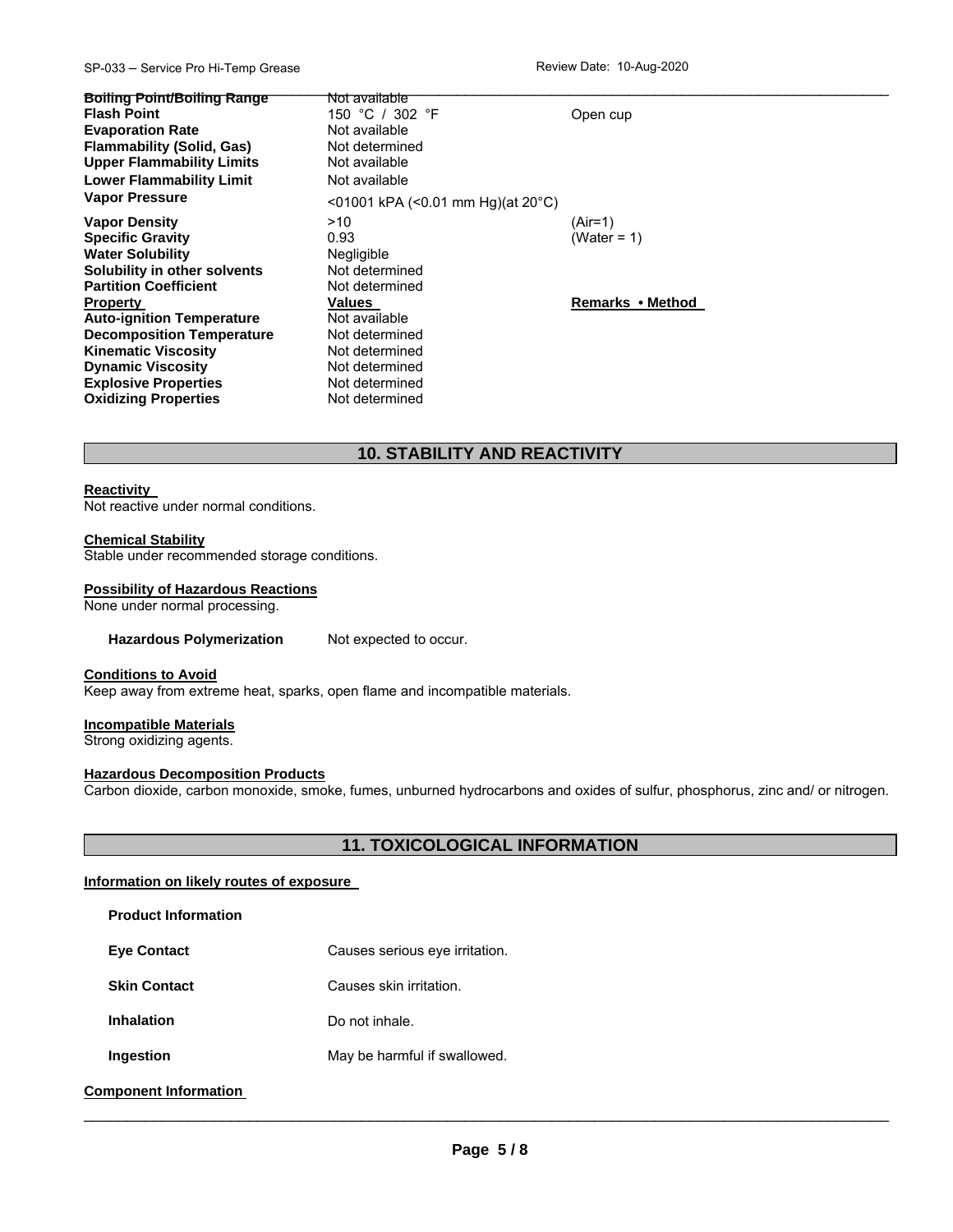| <b>Chemical Name</b>                                              | Oral LD50            | Dermal LD50             | <b>Inhalation LC50</b>   |
|-------------------------------------------------------------------|----------------------|-------------------------|--------------------------|
| Lubricating oils (petroleum),<br>hydrotreated spent<br>64742-58-1 | $> 2000$ mg/kg (Rat) | $> 4480$ mg/kg (Rabbit) | $\overline{\phantom{0}}$ |
| Residual oils (petroleum), solvent<br>refined<br>64742-01-4       | $>$ 5000 mg/kg (Rat) | $>$ 2000 mg/kg (Rabbit) | $= 2.18$ mg/L (Rat) 4 h  |
| Azelaic acid<br>123-99-9                                          | $>$ 5 g/kg (Rat)     |                         |                          |

\_\_\_\_\_\_\_\_\_\_\_\_\_\_\_\_\_\_\_\_\_\_\_\_\_\_\_\_\_\_\_\_\_\_\_\_\_\_\_\_\_\_\_\_\_\_\_\_\_\_\_\_\_\_\_\_\_\_\_\_\_\_\_\_\_\_\_\_\_\_\_\_\_\_\_\_\_\_\_\_\_\_\_\_\_\_\_\_\_\_\_\_\_

#### **Information on physical, chemical and toxicological effects**

| <b>Symptoms</b>                                         | Please see section 4 of this SDS for symptoms.                                                            |  |
|---------------------------------------------------------|-----------------------------------------------------------------------------------------------------------|--|
|                                                         | Delayed and immediate effects as well as chronic effects from short and long-term exposure                |  |
| Carcinogenicity                                         | This product does not contain any carcinogens or potential carcinogens as listed by OSHA,<br>IARC or NTP. |  |
| <b>Numerical measures of toxicity</b><br>Not determined |                                                                                                           |  |
| <b>Unknown Acute Toxicity</b>                           | 2.27% of the mixture consists of ingredient(s) of unknown toxicity.                                       |  |

## **12. ECOLOGICAL INFORMATION**

#### **Ecotoxicity**

The product is not classified as environmentally hazardous. However, this does not exclude the possibility that large or frequent spills can have a harmful or damaging effect on the environment.

#### **Component Information**

| <b>Chemical Name</b>                                                     | Algae/aquatic plants | Fish                                                                                                            | <b>Toxicity to</b><br>microorganisms | <b>Crustacea</b>                      |
|--------------------------------------------------------------------------|----------------------|-----------------------------------------------------------------------------------------------------------------|--------------------------------------|---------------------------------------|
| Severely Hydrotreated<br>Heavy Naphthenic<br>Petroleum Oil<br>64742-52-5 |                      | 5000: 96 h Oncorhynchus<br>mykiss mg/L LC50                                                                     |                                      | 1000: 48 h Daphnia magna<br>mg/L EC50 |
| Lubricating oils (petroleum),<br>hydrotreated spent<br>64742-58-1        |                      | 79.6: 96 h Brachydanio rerio<br>mg/L LC50 semi-static 3.2:<br>96 h Pimephales promelas<br>mg/L LC50 semi-static |                                      |                                       |
| Residual oils (petroleum),<br>solvent refined<br>64742-01-4              |                      | 5000: 96 h Oncorhynchus<br>mykiss mg/L LC50                                                                     |                                      | 1000: 48 h Daphnia magna<br>mg/L EC50 |

#### **Persistence/Degradability**

Not determined.

#### **Bioaccumulation**

Not determined.

**Mobility** Not determined

#### **Other Adverse Effects**

Not determined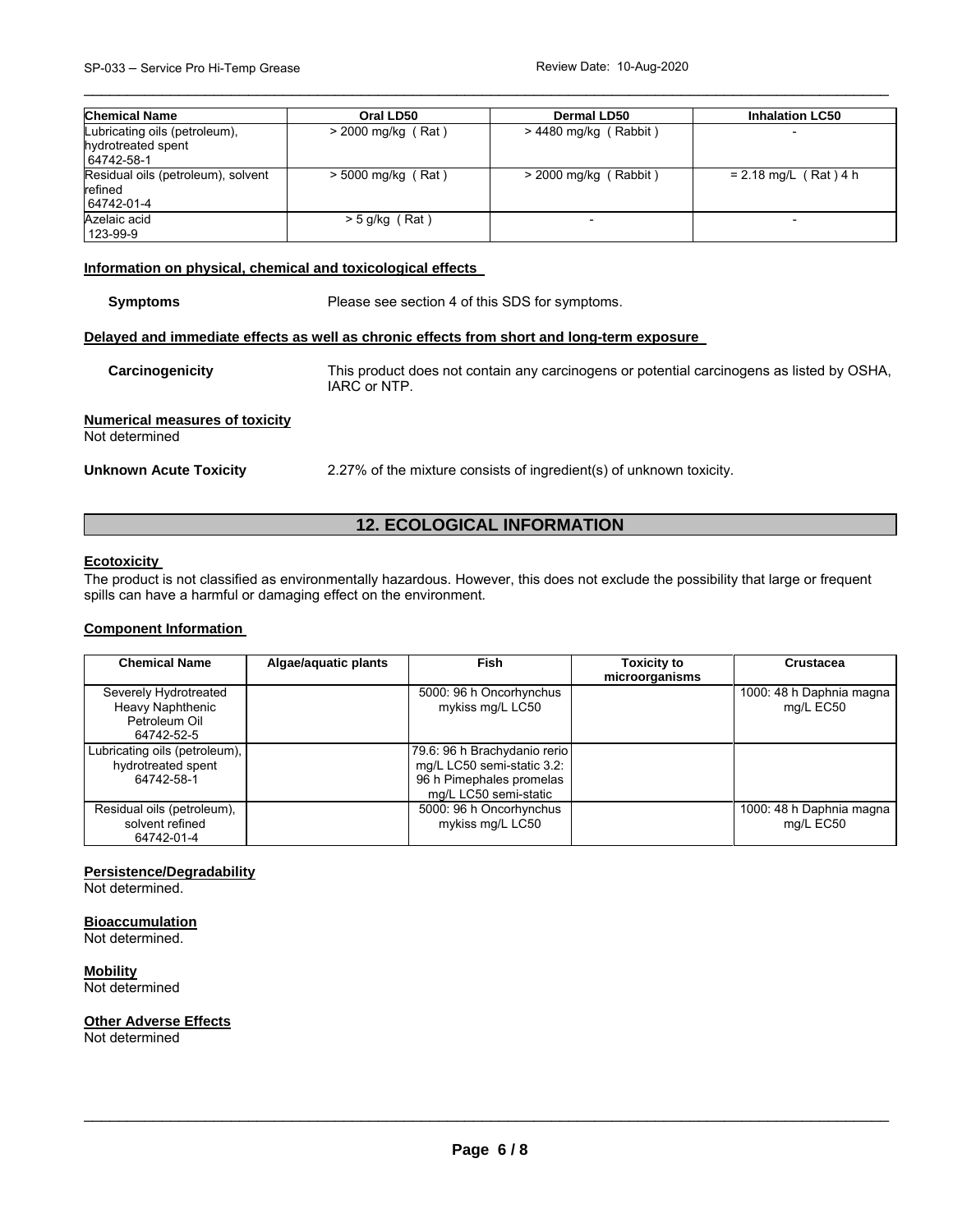## \_\_\_\_\_\_\_\_\_\_\_\_\_\_\_\_\_\_\_\_\_\_\_\_\_\_\_\_\_\_\_\_\_\_\_\_\_\_\_\_\_\_\_\_\_\_\_\_\_\_\_\_\_\_\_\_\_\_\_\_\_\_\_\_\_\_\_\_\_\_\_\_\_\_\_\_\_\_\_\_\_\_\_\_\_\_\_\_\_\_\_\_\_ **13. DISPOSAL CONSIDERATIONS**

#### **Waste Treatment Methods**

| <b>Disposal of Wastes</b>     | Disposal should be in accordance with applicable regional, national and local laws and<br>regulations. |
|-------------------------------|--------------------------------------------------------------------------------------------------------|
| <b>Contaminated Packaging</b> | Disposal should be in accordance with applicable regional, national and local laws and<br>regulations. |

#### **California Hazardous Waste Status**

| <b>Chemical Name</b>           | California Hazardous Waste Status |
|--------------------------------|-----------------------------------|
| Antimony diamyldithiocarbamate | Гохіс                             |
| 5890-25-2                      |                                   |

## **14. TRANSPORT INFORMATION**

| <b>Note</b> | Please see current shipping paper for most up to date shipping information, including<br>exemptions and special circumstances. |
|-------------|--------------------------------------------------------------------------------------------------------------------------------|
| <u>DOT</u>  | Not regulated                                                                                                                  |
| <u>IATA</u> | Not regulated                                                                                                                  |
| <b>IMDG</b> | Not regulated                                                                                                                  |

## **15. REGULATORY INFORMATION**

#### **International Inventories**

| <b>Chemical Name</b>                                       | <b>TSCA</b> | <b>DSL</b> | <b>NDSL</b> | <b>EINECS</b> | <b>ELINCS</b> | <b>ENCS</b> | <b>IECSC</b> | <b>KECL</b> | <b>PICCS</b>      | <b>AICS</b> |
|------------------------------------------------------------|-------------|------------|-------------|---------------|---------------|-------------|--------------|-------------|-------------------|-------------|
| Severely Hydrotreated<br>Heavy Naphthenic<br>Petroleum Oil | Present     | v<br>∧     |             | Present       |               | Present     | х            | Present     | х                 |             |
| Residual oils (petroleum),<br>solvent refined              | Present     | v          |             | Present       |               |             |              | Present     | х                 |             |
| Antimony<br>diamyldithiocarbamate                          | Present     | v          |             | Present       |               | Present     | x            |             | $\checkmark$<br>⌒ |             |
| Lithium Hydroxide Solution                                 |             |            |             |               |               | Present     | x            |             | ິ                 |             |

#### **Legend:**

*TSCA - United States Toxic Substances Control Act Section 8(b) Inventory* 

*DSL/NDSL - Canadian Domestic Substances List/Non-Domestic Substances List* 

*EINECS/ELINCS - European Inventory of Existing Chemical Substances/European List of Notified Chemical Substances* 

*ENCS - Japan Existing and New Chemical Substances* 

*IECSC - China Inventory of Existing Chemical Substances* 

*KECL - Korean Existing and Evaluated Chemical Substances* 

*PICCS - Philippines Inventory of Chemicals and Chemical Substances* 

*AICS - Australian Inventory of Chemical Substances* 

#### **US Federal Regulations**

#### **CERCLA**

This material, as supplied, does not contain any substances regulated as hazardous substances under the Comprehensive Environmental Response Compensation and Liability Act (CERCLA) (40 CFR 302) or the Superfund Amendments and Reauthorization Act (SARA) (40 CFR 355).